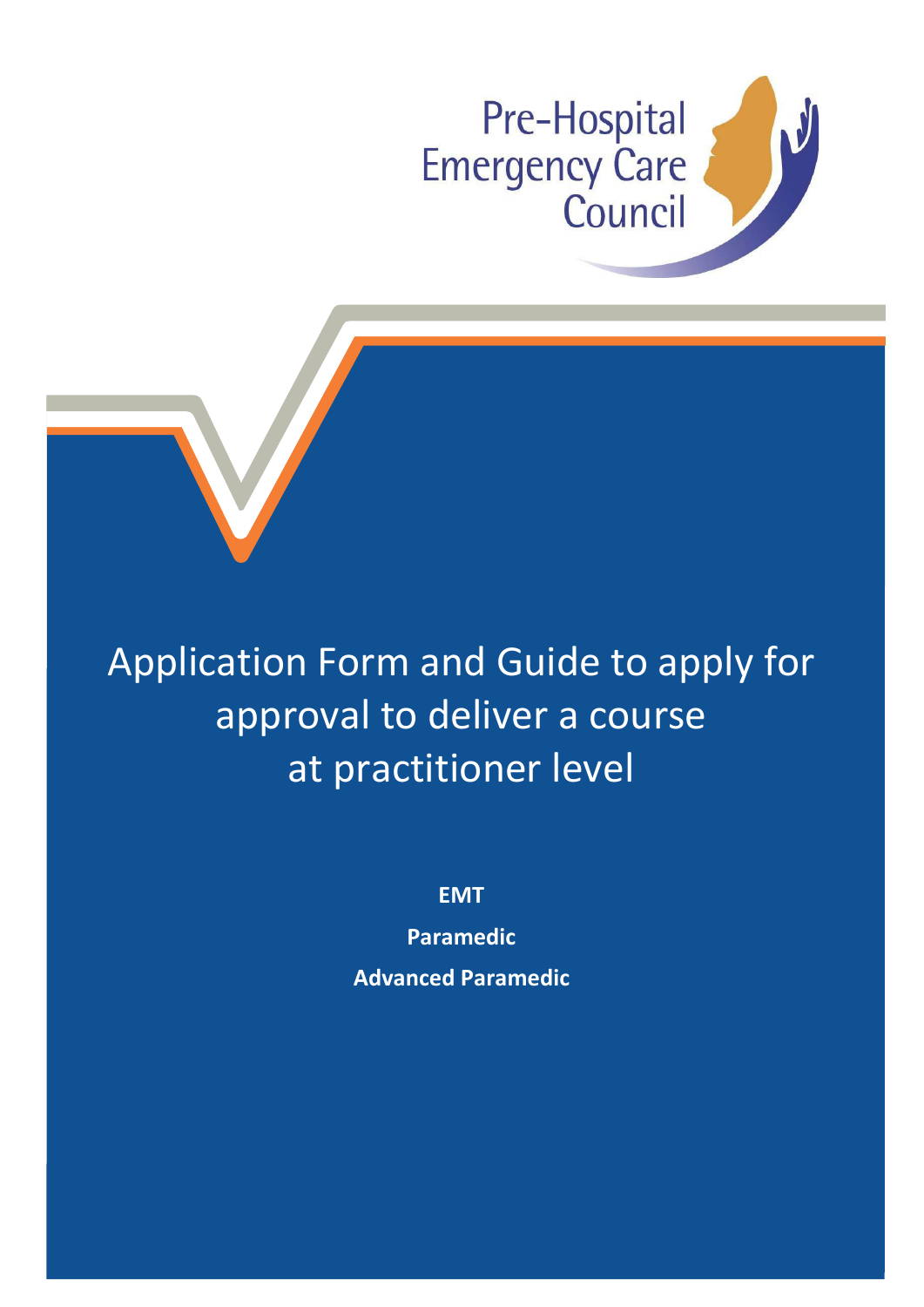## *Mission Statement*

*"The Pre-Hospital Emergency Care Council protectsthe public by independently specifying, reviewing, maintaining, and monitoring standards of excellence for the safe provision of quality pre-hospital emergency care"*

©Pre-Hospital Emergency Care Council

Published by: **Pre-Hospital Emergency Care Council Feb 2022**

2<sup>nd</sup> Floor, Beech House Millennium Park Naas Co Kildare W91 TK7N Ireland

- T: + 353 (0)45 882042
- E: [info@phecc.ie](mailto:info@phecc.ie)
- W: [www.phecc.ie](http://www.phecc.ie/)

#### **Version History**

(**Please visit the** [PHECC website](http://www.phecc.ie/) **to confirm current version**.)

| FOR033 Application Form and Guide to apply for approval to deliver a course at practitioner level |                   |                                        |  |
|---------------------------------------------------------------------------------------------------|-------------------|----------------------------------------|--|
| <b>Version</b>                                                                                    | Date              | <b>Details</b>                         |  |
| V1                                                                                                |                   | This form replaces LIS003 (V56)        |  |
| V <sub>2</sub>                                                                                    | August 2016       | To facilitate new CFR training courses |  |
| V3                                                                                                | <b>April 2021</b> | Updated                                |  |
| V4                                                                                                | September 2021    | Updated                                |  |
| V5                                                                                                | Feb 2022          | Updated 1.7 assessment schedule        |  |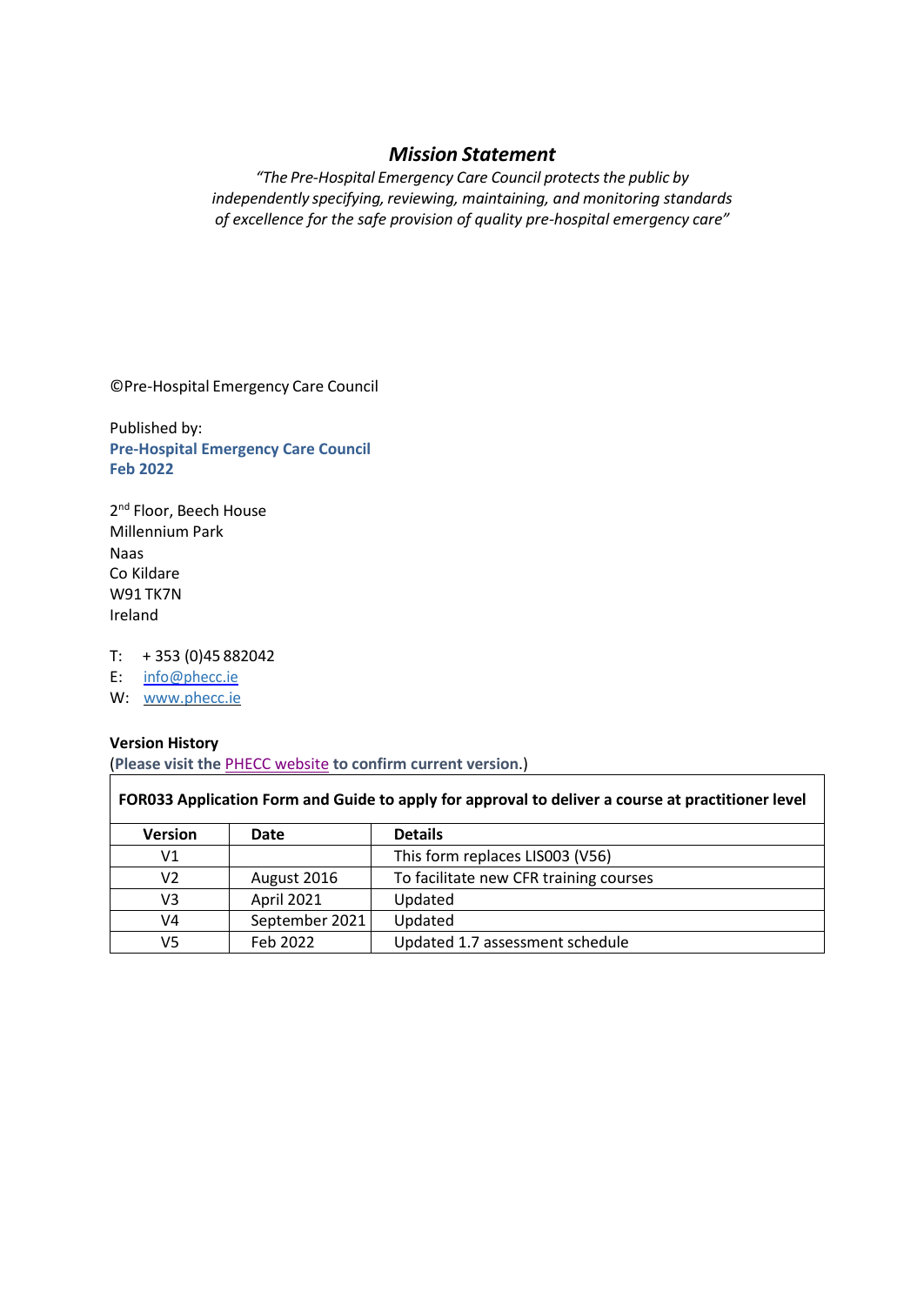# Contents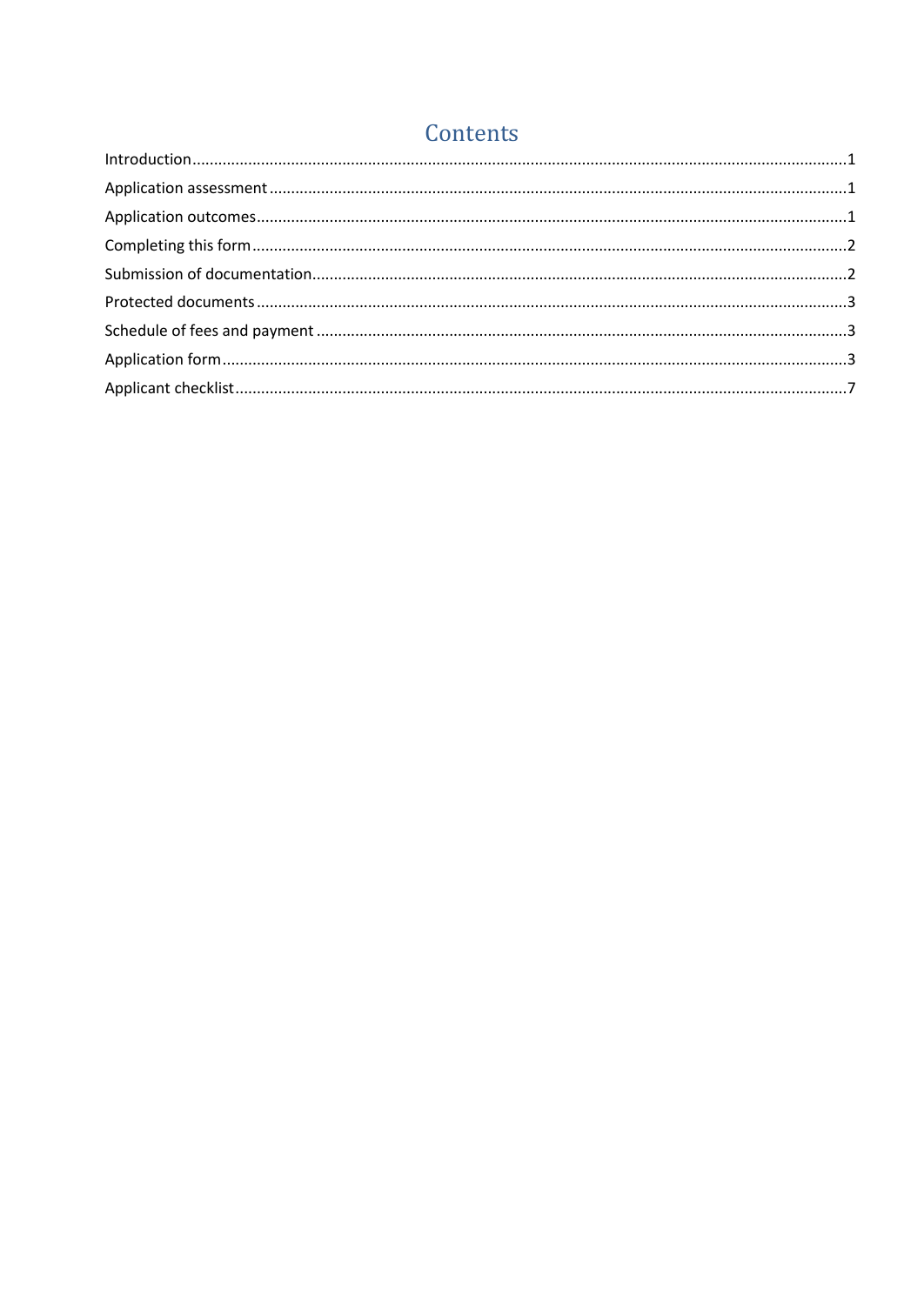#### <span id="page-3-0"></span>**Introduction**

Thisform shall be used by a new applicant or existing Recognised Institutions seeking approval to deliver a PHECC approved practitioner course.

New Applicants are directed to read the following PHECC documents, available on the PHECC website, to confirm that the institution can comply with all the stated requirements:

• **Statutory Declaration for Recognition of Institutions or Approval of Training Institutions** The declaration is required as part of the application process and should be read carefully.

#### • **The Quality Review Framework (QRF)**

The QRF is Council's mechanism for a regular overview of an institution's learning and teaching activity. It is designed to evaluate the management and maintenance of education and training standards in course delivery. The QRF refers to the need for established policies and procedures to support quality assurance within the institution recognised to deliver PHECC courses. The quality standards are the agreed statements of best practice to ensure the quality of education and training in pre-hospital emergency care. There are 17 quality standards, organised in 4 themes, against which every PHECC recognised or approved training institution will be assessed and must continuously strive to achieve.

- **Council Rules for the Recognition of Institutions and Approval of Training Institutions** The Rules set out the procedure for recognition that will apply to all institutions providing education and training to persons pursuing the award of the national qualification in emergency medical technology (NQEMT) and PHECC responder level certificates.
- **PHECC Education and Training Standard**s For each course application, familiarity with the course approval criteria section at the end of each standard is essential.

#### • **PHECC Teaching Faculty Framework**

The framework sets out five fundamental levels of teaching qualifications to support delivery of all PHECC Education and Training Standards.

## <span id="page-3-1"></span>**Application assessment**

Only complete applications with payment and the relevant supporting documentation will be assessed against Council Rules and the Quality Review Framework including course approval criteria. It is essential that all required documents are included to avoid delays.

## <span id="page-3-2"></span>**Application outcomes**

PHECC conduct detailed reviews of all applications and supporting documentation. If deemed necessary, additional detail or clarification, will be requested within 2 weeks. PHECC will inform Applicants of the outcome, within 10 weeks of PHECC's receipt of a complete application.

Applicant institutions will receive notification of Council's decision and information regarding making an appeal will be provided, if relevant.

- Unsuccessful Applicants will be informed, relevant feedback will be provided.
- Unsuccessful applications will be retained by PHECC for a period of 1 month only, after which they will be deleted from PHECC records. Any subsequent application will warrant full payment of fees.

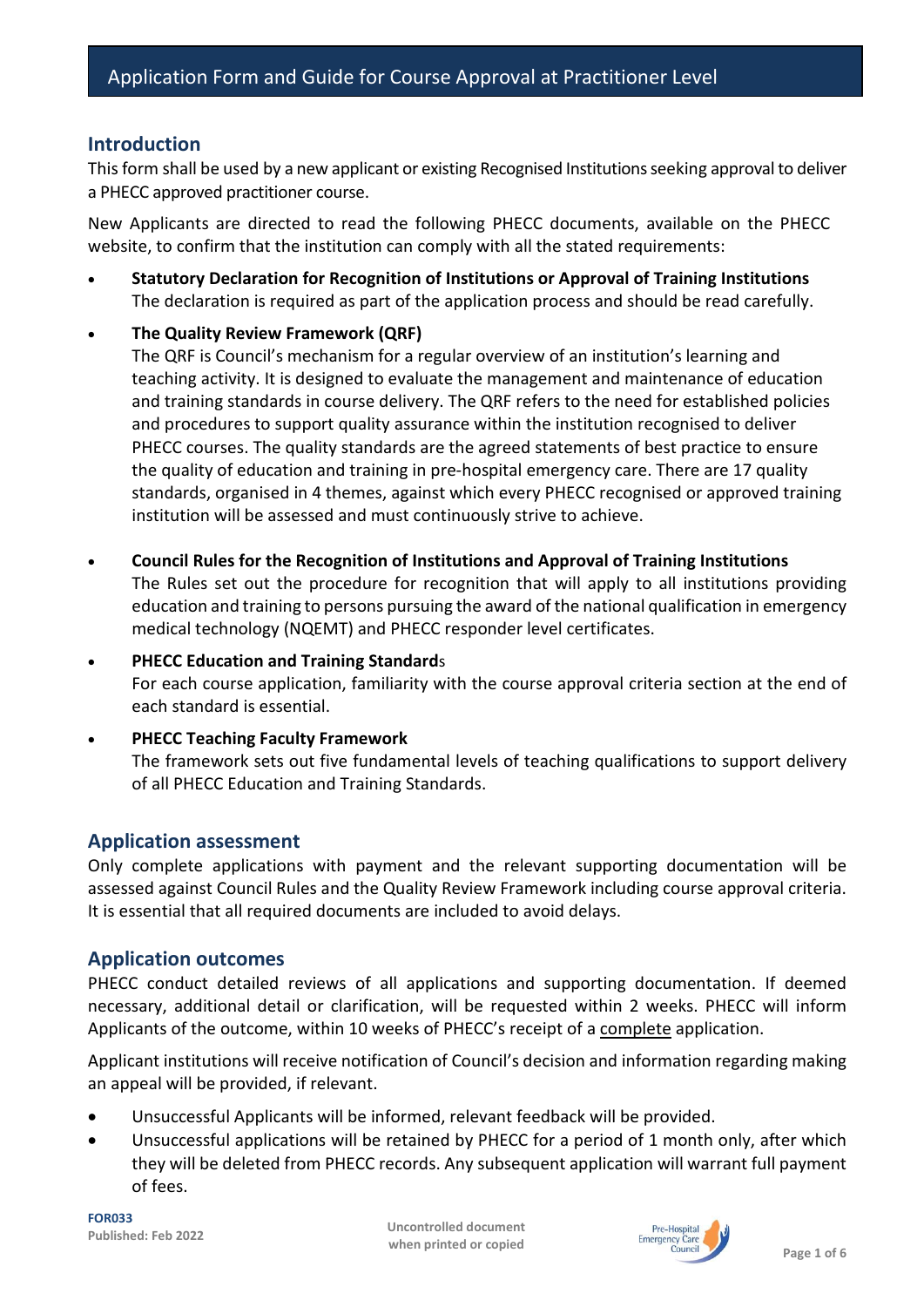## <span id="page-4-0"></span>**Completing this form**

The Applicant institution shall respond to all sections in this form. If an item is not applicable, please note as *Not Applicable*; incomplete forms and/or applications not accompanied by the application fee will not be processed and the Applicant will be notified of the cancellation of the application after 3 months. The incomplete application will be deleted, and the application fee, if paid will be refunded.

This form consists of:

- An introduction and guidance on how to complete the form.
- Course details.
- Applicant checklist.

# <span id="page-4-1"></span>**Submission of documentation**

PHECC have developed an online folder structure that utilises SharePoint for Applicants to upload supporting documentation for their applications. This completed form must be scanned and uploaded to SharePoint. The individual completing this form is requested to review and confirm that all information and supporting documentation has been provided. It is strongly recommended that a copy of the application form is retained by the Applicant.

Details about access to SharePoint will be comprehensively discussed with institution personnel at the pre-submission meeting. The folder structure on SharePoint mirrors the reference numbers in the application form. Incorrectly named or incomplete documents will be returned to the Applicant institution, the Applicant's cooperation in this regard is requested.

For tracking and evaluation purposes it is essential that documents are correctly named prior to uploading onto the PHECC online system:

#### **Example 1**

In section 1.2, Methods of theoretical and clinical instruction, the Applicant must "*Give an outline of the methods of theoretical and clinical instruction to deliver the course".*

The submitted document should be clearly identified by including the reference number before the document name, i.e., **1.2 Theoretical and clinical instruction.**

#### **Example 2**

In section 1.3, Lesson Plans, the Applicant is asked to give details on Lesson Plans. The submitted document should be clearly identified by including the reference number before the document name, i.e., **1.3 EMT Lesson Plans.**

#### **Example 3**

In section 1.11, QA in place for clinical placement/Internship sites, the Applicant has to provide a) *Formal agreements and b) Set of learning outcomes etc.* 

In this instance multiple documents may be provided, because they are in the same section the names would be as follows: **1.11 a) Formal agreements and 1.11 b) Set of learning outcomes** etc.

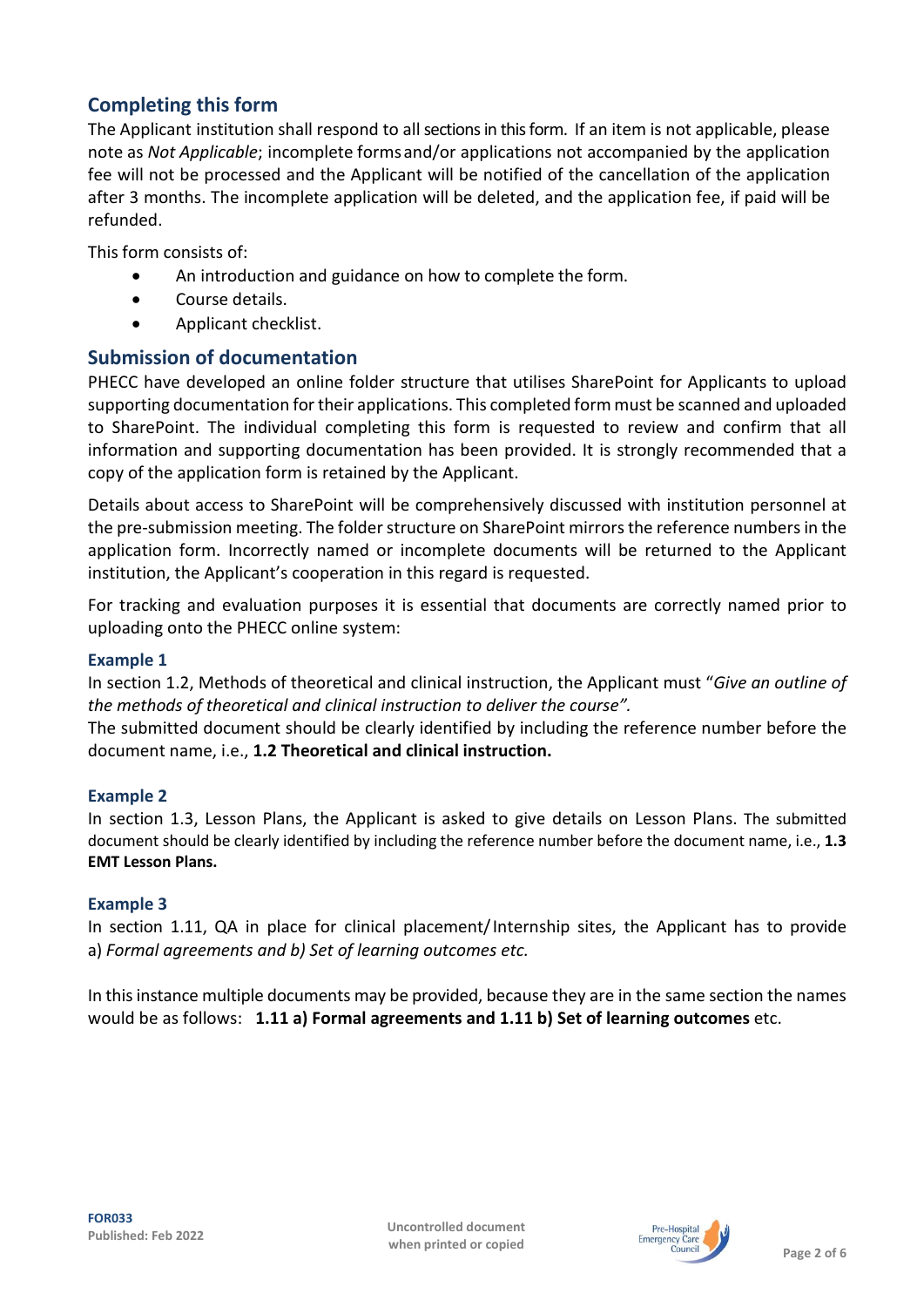## <span id="page-5-0"></span>**Protected documents**

The application form has been developed as a protected document. It is not permissible to alter the form. If any changes or alternations are noted the application will be returned, and the application fee refunded.

## <span id="page-5-1"></span>**Schedule of fees and payment**

Applications are not deemed complete until all required submissions have been made, including payment of the appropriate course fees. See Council's current schedule of fees on the PHECC website. Payment may be made through:

**PayPal** <http://paypal.phecc.ie/paypal.htm>

Or

## **Electronic fund transfer (EFT)**

| <b>Account Name:</b> | Pre-Hospital Emergency Care Council |
|----------------------|-------------------------------------|
| Account No:          | 38367262                            |
| Sort Code:           | $93 - 32 - 36$                      |
| IBAN:                | IE29 AIBK 9332 3638 3672 62         |
| BIC:                 | AIRKIF <sub>7</sub> D               |

## <span id="page-5-2"></span>**Application form**

The Applicant will provide information detailed in each section overleaf to Council's satisfaction. Please upload, via SharePoint, copies of current policies, procedures and all supporting documentation. By applying for approval, the Applicant institution agrees to comply with Council Rules incorporating the Quality Review Framework.

*Note: Information marked with an asterisk (\*) will be shown on the PHECC website after approval is granted.*

All sections must be completed by new Applicants or existing Recognised Institutions seeking approval to deliver a PHECC approved practitioner course.

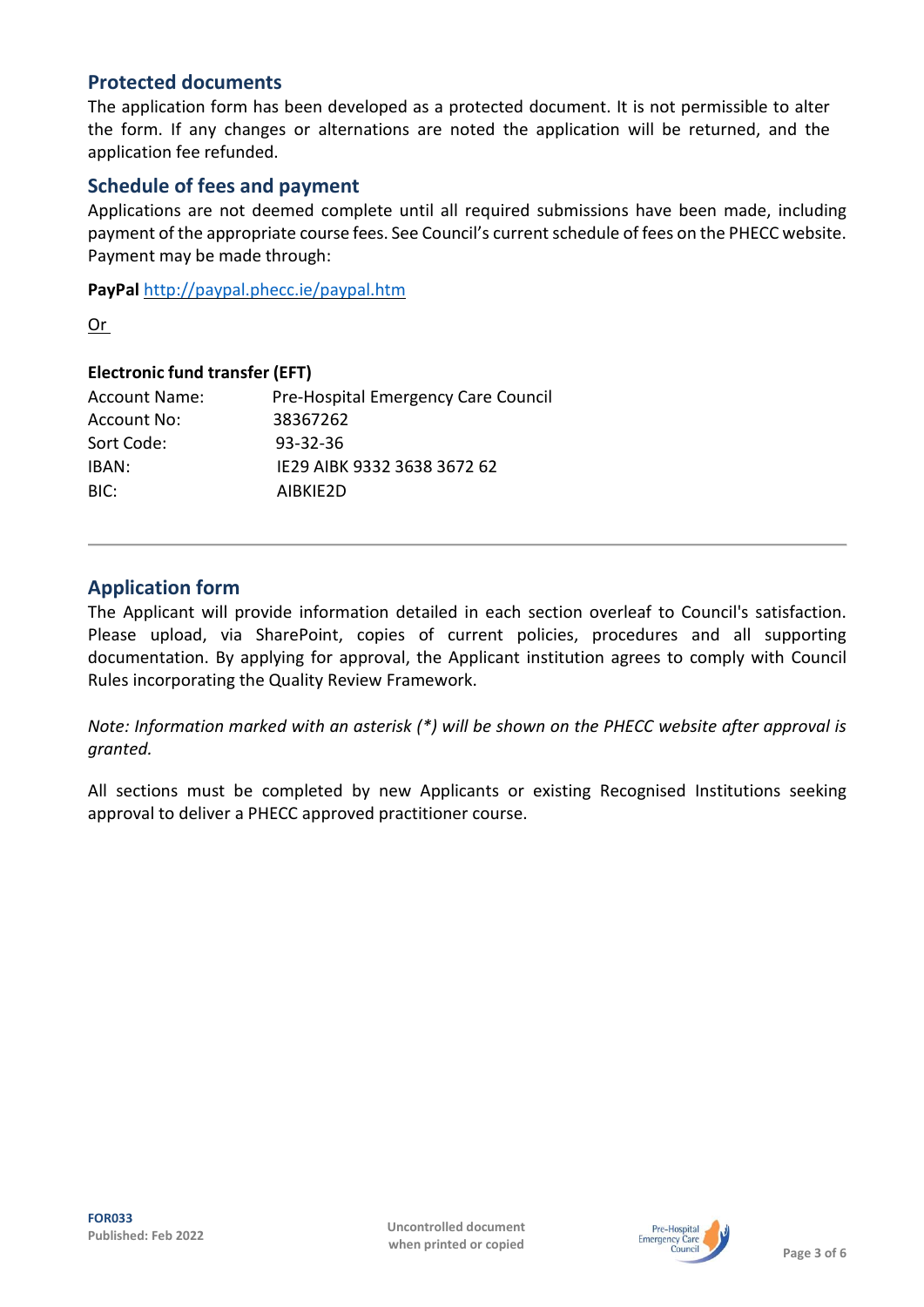|               | <b>Institution name:</b>                                                                                                                                                                                                                                                                     |                                                                                            |  |
|---------------|----------------------------------------------------------------------------------------------------------------------------------------------------------------------------------------------------------------------------------------------------------------------------------------------|--------------------------------------------------------------------------------------------|--|
| <b>Ref No</b> |                                                                                                                                                                                                                                                                                              | Please $\boxtimes$ the appropriate boxes and upload supporting documentation to SharePoint |  |
|               | Name of Practitioner Course*<br>Give the full name of the PHECC course                                                                                                                                                                                                                       |                                                                                            |  |
| 1.1           | Aims<br>Provide a statement of the aims of the course,<br>including the identification of the appropriate<br>competencies that the student should develop as a<br>result of the course.                                                                                                      | Documentation                                                                              |  |
| 1.2           | Methods of theoretical and clinical instruction<br>Give an outline of the methods of theoretical and<br>clinical instruction to deliver the course.                                                                                                                                          | Documentation                                                                              |  |
| 1.3           | <b>Lesson plans</b><br>Lesson plans must contain all the required<br>information for session delivery including tutor and<br>student activity with reference the modules of the<br>relevant Education & Training Standards.                                                                  | Documentation                                                                              |  |
|               | For NQEMT level courses- provide at least 10 theory<br>and 10 practical sample lesson plans.<br>Electronic copies of additional lesson plans may be<br>sought by PHECC during the application process or<br>later.                                                                           |                                                                                            |  |
| 1.4           | <b>Timetable</b><br>Give a detailed timetable, mapped clearly against<br>the respective education and training standard,<br>including a breakdown of the time to be devoted to<br>each subject, the teaching methods to be employed<br>and the faculty title assigned to each subject.       | Documentation                                                                              |  |
| 1.5           | <b>Course materials</b><br>Give a list of textbooks prescribed/recommended<br>for use by students including pre-attendance<br>reading/workbooks etc.                                                                                                                                         | Documentation                                                                              |  |
| 1.6           | <b>Tutor: student ratio</b><br>Give the ratio for syndicate training.                                                                                                                                                                                                                        | Documentation                                                                              |  |
| 1.7           | <b>Assessment schedule</b><br>For NQEMT courses- provide a schedule of<br>assessments which charts the progression of<br>students for the duration of the course including the<br>theoretical component and the clinical component-<br>undergraduate and postgraduate internship<br>periods. | (Ref: PHECC's NQEMT Examination Handbook)<br>Documentation                                 |  |
| 1.8           | Recognition of prior learning (RPL) procedure<br>Give details of the particulars of the RPL procedures<br>for this course. If no RPL will be offered this must be<br>clearly stated.                                                                                                         | Documentation                                                                              |  |

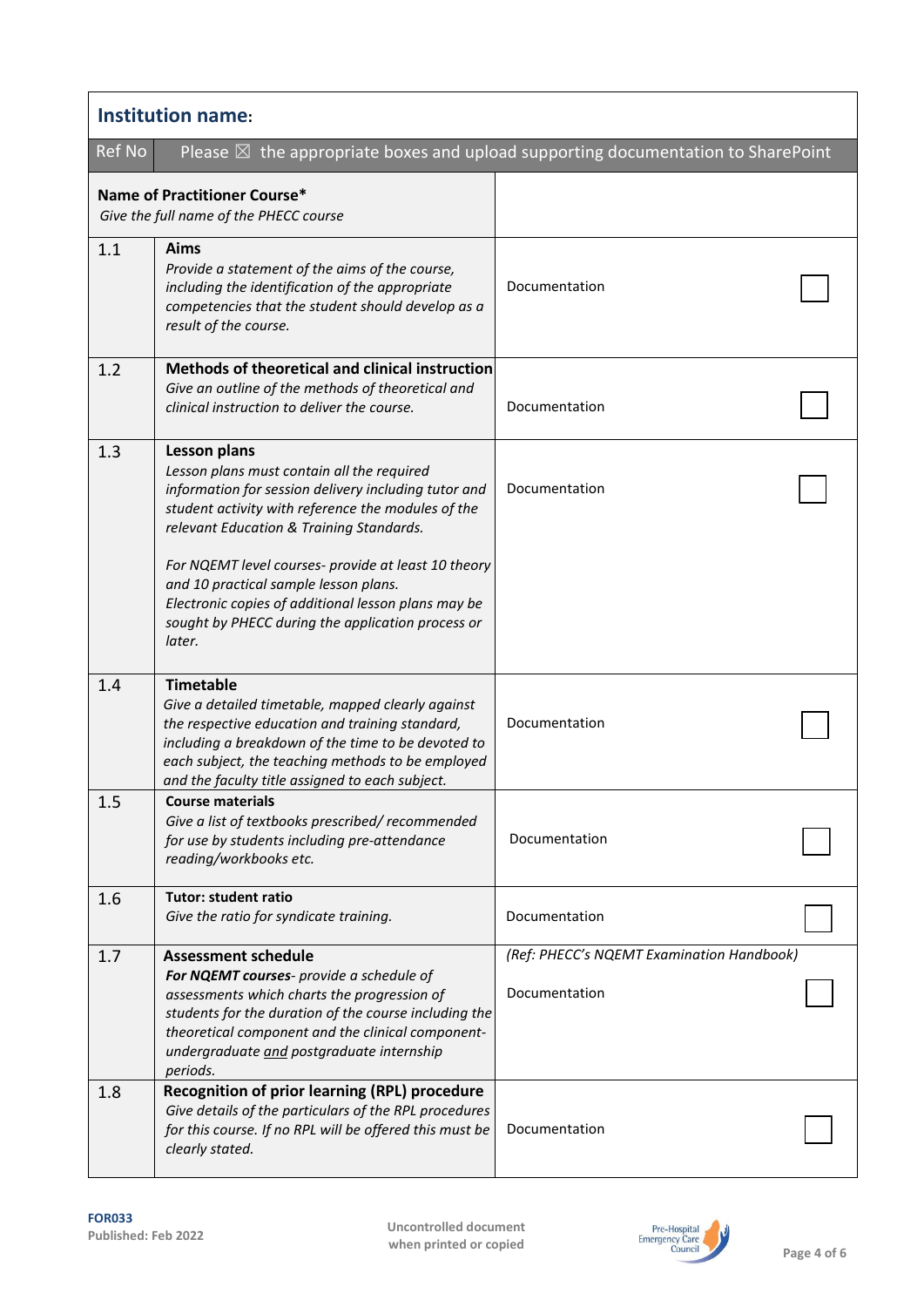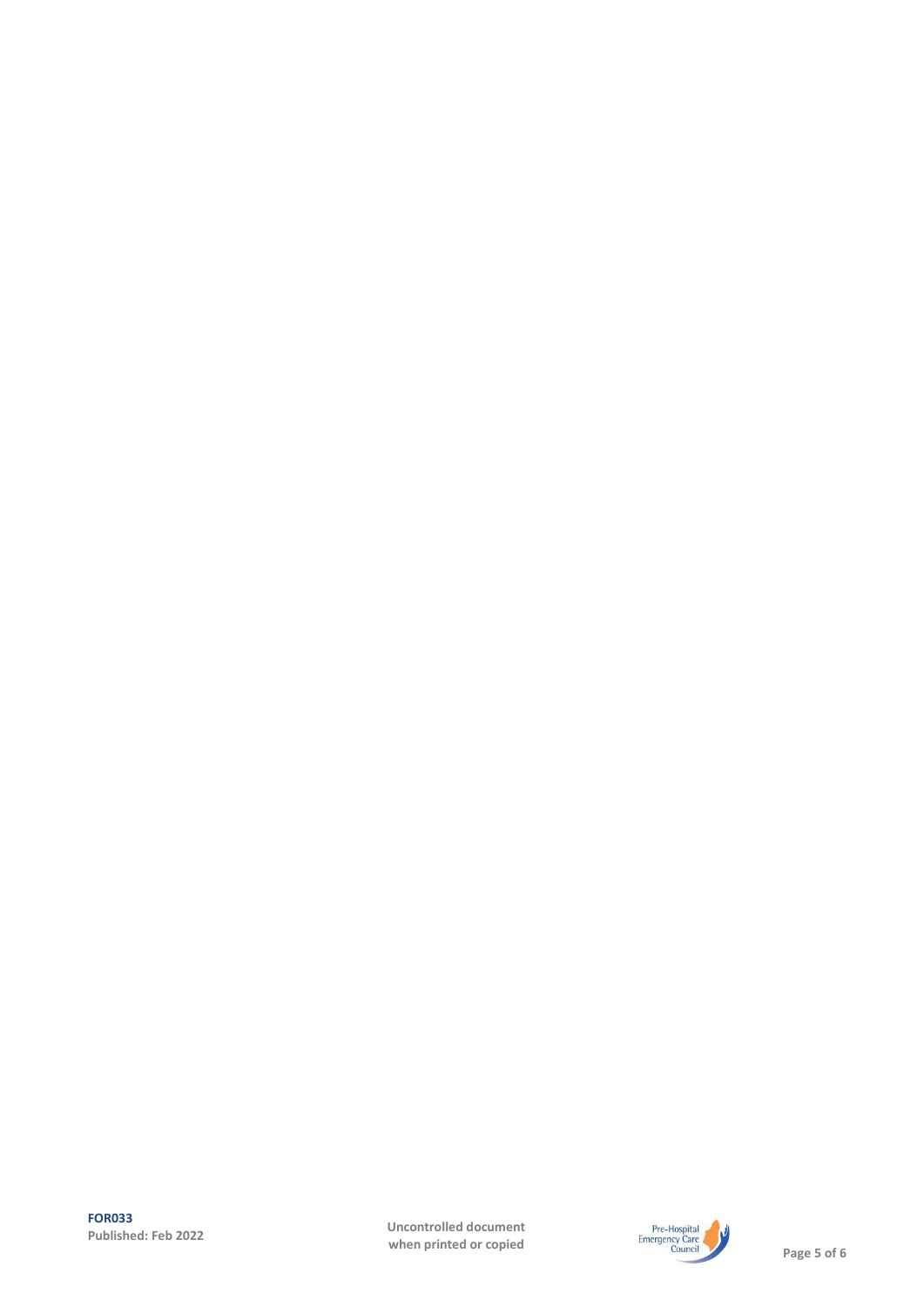#### **Continued: Practitioner course detail**

| 1.9  | <b>Named faculty</b><br>Provide a full listing of all faculty per course,<br>using the designated PHECC form. Other<br>formats are only accepted when all the<br>required information is included.                                                                                                                                                                                                                                                                                                               | <b>PHECC Named Faculty Forms</b><br>Other documentation |  |
|------|------------------------------------------------------------------------------------------------------------------------------------------------------------------------------------------------------------------------------------------------------------------------------------------------------------------------------------------------------------------------------------------------------------------------------------------------------------------------------------------------------------------|---------------------------------------------------------|--|
| 1.10 | List of clinical placement/internship sites<br>Give a list of all clinical placement/internship<br>sites proposed.                                                                                                                                                                                                                                                                                                                                                                                               | Documentation                                           |  |
| 1.11 | <b>Evidence of clinical care exposure during</b><br>internship<br>Provide evidence of anticipated and actual exposure<br>(retrospective) clinical exposure to patients and role<br>specification of the student practitioner in the<br>proposed non-ambulance sites. For the proposed<br>ambulance sites include evidence of patient status<br>and acuity levels as per the EMS Priority Dispatch<br>and Inter Facility Patient Transfer Standard<br>respectively.                                               | Documentation                                           |  |
| 1.12 | QA procedures in place for clinical<br>placement/internship sites<br>Evidence to support every proposed site is required<br>to reassure Council that a QA system is operating to<br>ensure high quality learning environments.<br>In brief:<br>a) Garda vetting procedures<br>Formal agreements<br>b)<br>Set of learning outcomes<br>c)<br>Available clinical supervisors<br>$\overline{d}$<br>Available mentors<br>e)<br>Procedure to monitor the quality of learning<br>f<br>experiences for interns/students. | Documentation                                           |  |
| 1.13 | The learning portfolio<br>Provide a sample learning portfolio. Specific<br>principles must be observed.                                                                                                                                                                                                                                                                                                                                                                                                          | Documentation                                           |  |

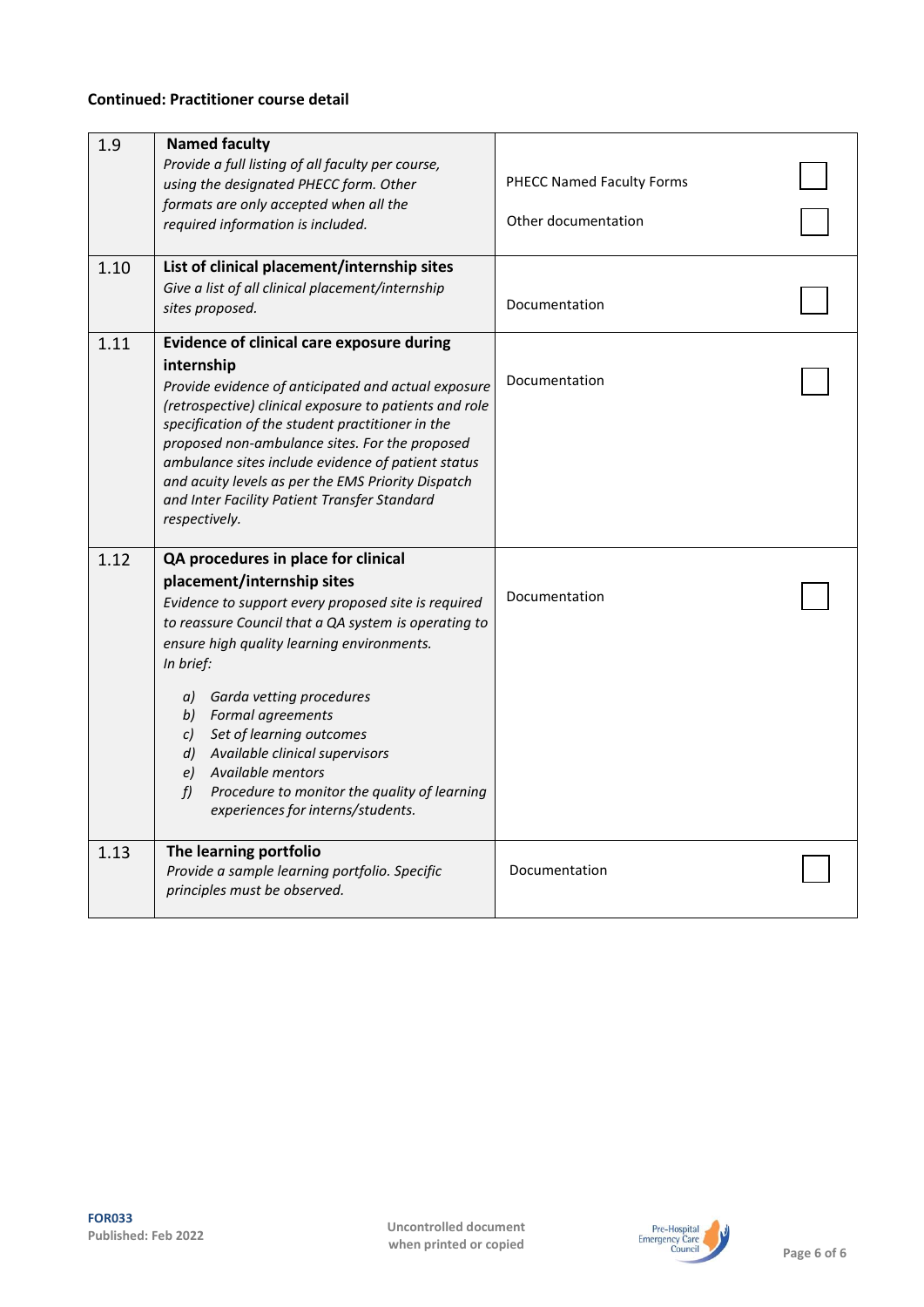# <span id="page-9-0"></span>**Applicant checklist**

| Please take a few minutes to review and confirm the following:                                                                |             |                 |                 |  |
|-------------------------------------------------------------------------------------------------------------------------------|-------------|-----------------|-----------------|--|
| Course details $(1.1 - 1.13)$                                                                                                 |             |                 | Fully completed |  |
| PHECC Named Faculty Form or other format used to identify all faculty, their<br>date of tutor/instructor certification etc.   |             |                 | Yes             |  |
| In accordance with the Schedule of Fees, the due amount in relation to this<br>practitioner course application has been paid: |             |                 | Yes             |  |
| Fee:                                                                                                                          |             |                 |                 |  |
| Date Paid:                                                                                                                    | Course fee: | Payment method: |                 |  |

## **Details of individual completing this form:**

| Name:          |  |
|----------------|--|
| Date:          |  |
| Contact email: |  |
| Phone/Mob no:  |  |

## **Final guidance for completing the practitioner course application:**

Ensure all the required documentation has been uploaded to SharePoint to support this application.